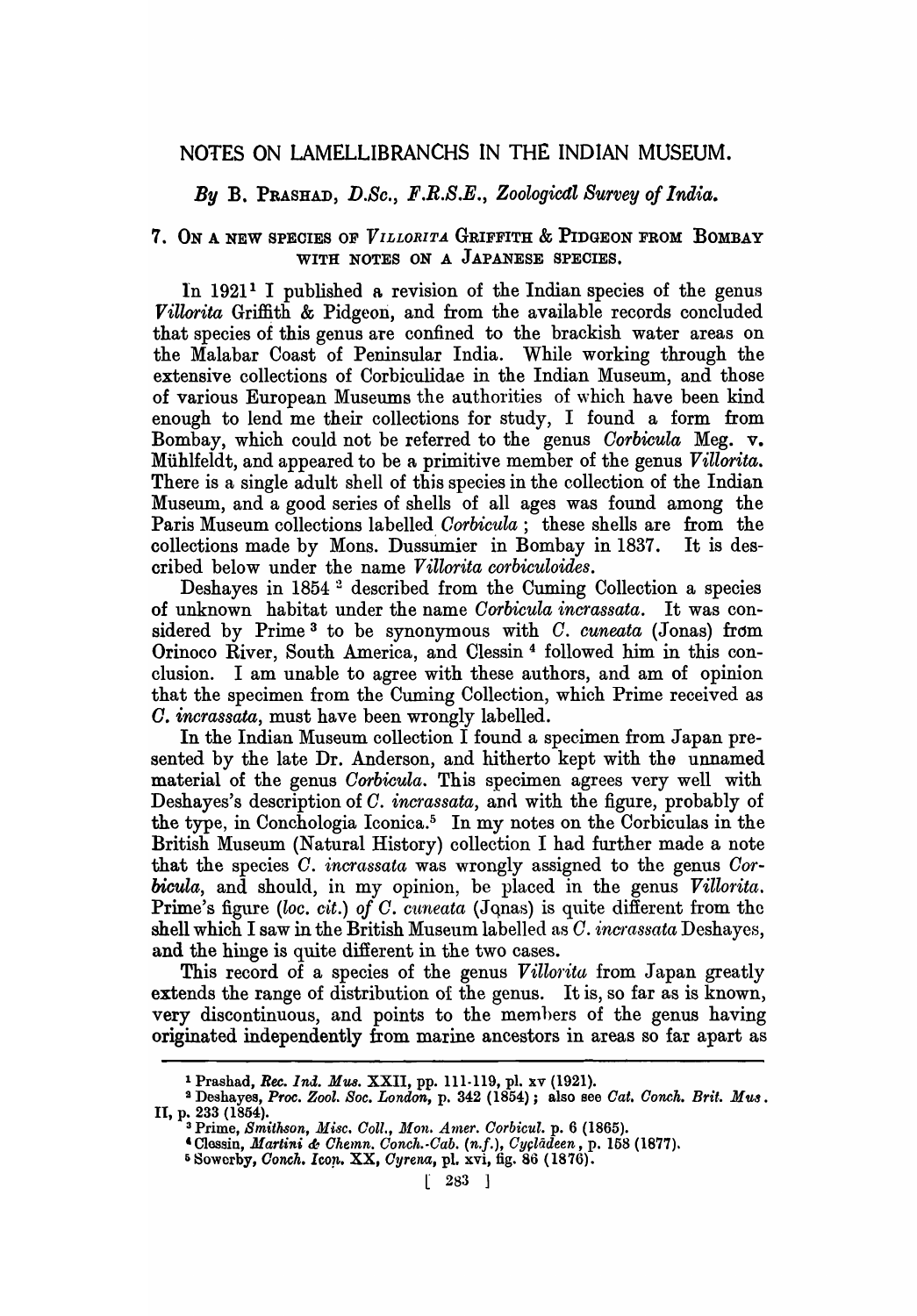Japan on the one hand and the west or Malabar Coast of Peninsular India on the other. It is, however, likely that other species of the genus yet remain to be discovered from the intervening areas.



TEXT-FIG. 1. a-d. Four shells of different ages of *Villorita corbiculoides*, sp. nov., from Bombay; figure 1  $d$  is a photograph of the holotype of the species; e. Photograph of *Villorita incrassata* (Deshayes) from Japan. All the figures are direct natural sized photographs.

It may also be noted that Preston's *Corbicula cochinensis*<sup>1</sup> is based on young shells of *Villorita cyprinoides* (Grey) and is not a new species of the genus *Corbicula*, as the author supposed.

#### Villorita corbiculoides, sp. nov.

Shell fairly large, trigonal, distinctly oblique, swollen in the umbonal and the middle regions of the shell, and greatly compressed below; umbones lying neal the anterior margin, recurved forwards and inwards, nearly approaching each other and the hinge-line, hollow; anterior margin short, regularly curved; ventral border greatly arched, poster iorly curving up and produced into an acuminate beak-like region; posterior margin slightly arched, in adult shells much longer than the anterior margin and produced into a low keel; shell moderately thick, with low, almost equidistant, concentric ridges, somewhat less prominent in the middle and becoming almost obsolete in the posterior beaklike region; umbonal ridges prominent; a broad heart-shaped lunule anteriorly and a moderately thick external ligament posteriorly; epidermis shining yellow to light brown with in some cases darker zones in the posterior half of the shell; nacre white to light violet, slightly iridescent.

The hinge is more delicate than in the other forms of the genus figured by me (loc. cit., p. 117, text-fig. 2). It is nearer that of V. cypri*noides* var. *delicatula* (Preston), but the laterals are more elongate and

<sup>1</sup> Preston, Rec. Ind. *Mus.* XII, p. 36, figs. 12, 12a, *b* (1916).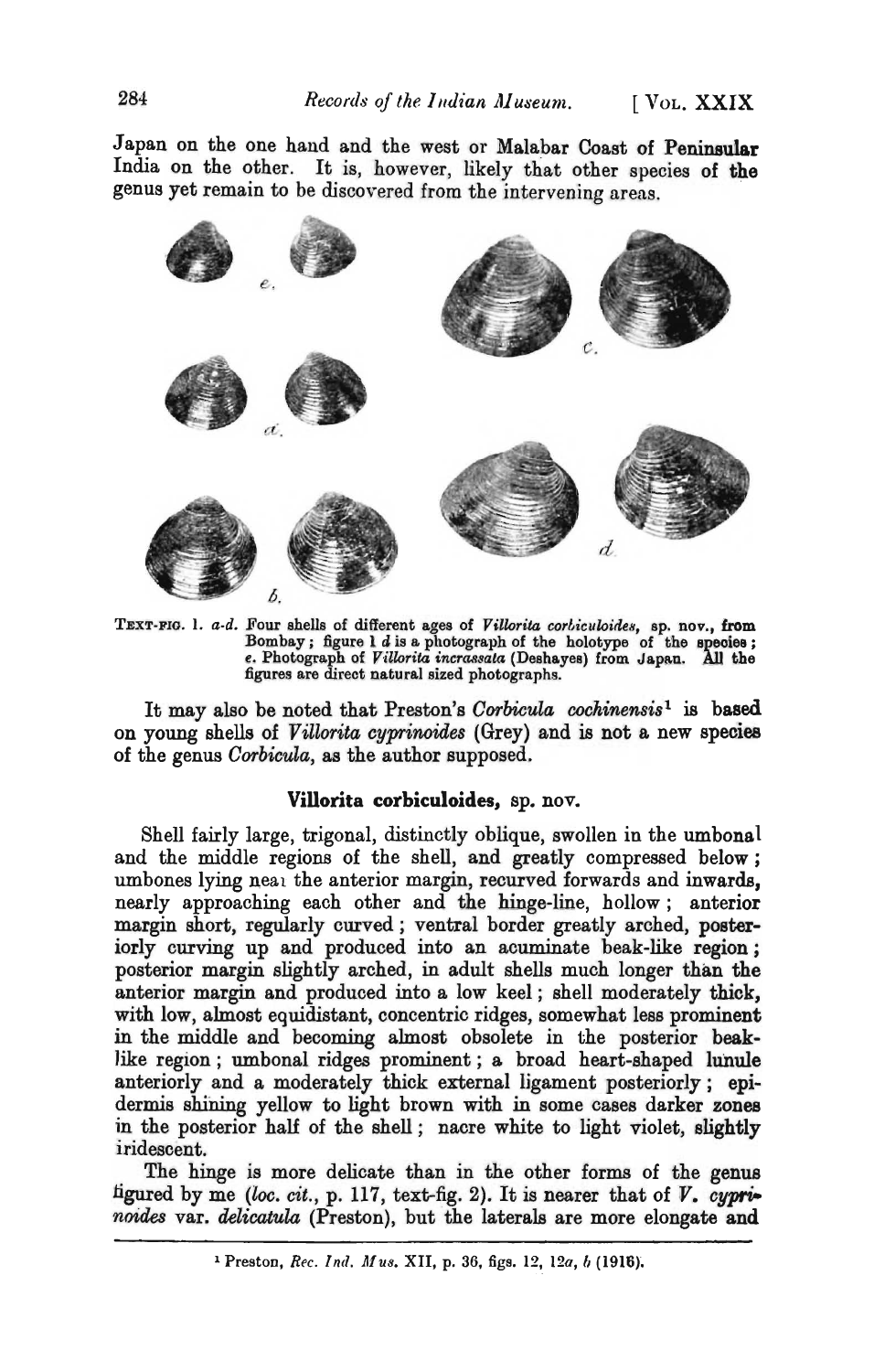relatively thinner. The cardinals also are not so strongly developed. The pallial line is slightly arched and the sinus is very distinctly marked.

| Measurements (in millimetres).<br>Holotype |      |          |      |    |      |
|--------------------------------------------|------|----------|------|----|------|
|                                            |      |          |      |    |      |
| Height                                     | 26.8 | $26 - 7$ | 26.8 | 27 | 16.3 |
| Maximum thickness                          | 18   | 17.8     | 18.2 | 15 |      |

*Holotype* No. M.  $\frac{12703}{2}$  in the collection of the Zoological Survey of India (Indian Museum), Calcutta. Paratypes in the Natural History Museum, Paris.



 $a<sub>l</sub>$ 

TEXT-FIG. 2. Hinge teeth of (a) Villorita corbiculoides, sp. nov., and (b) Villorita incrassata (Deshayes).

Locality.--All the specimens, which I have seen, are from Bombay.

*Remarks.-The* species, as the name suggests, has a *Oorbicula-like*  facies, and is apparently one of the least highly evolved species of the genus *Villorita.* It is easily distinguished from all the other. species by its more elongate shell, less pronounced sculpture and the weakly developed hinge. In young shells the posterior acuminate area is not fully developed, and the young shells appear less triangular. The sculpture on the young shells, on the other hand, is more prominent.

#### Villorita incrassata (Deshayes).

*1854. Corbt'culu incrassata,* Deshayes, *Prot. Zool. Soc. London,* p. 342. *1854. Oorbicula incrassata,* Deshayes, *Oat. Oonch. Brit. Mus.* IT, p. 233. *1876. Oyrenaincra88ata,* Sowerby, *Oondl. leon.* XX, *Cyrena,* pl. xvi, fig. 86.

The general considerations with reference to this species have already been dealt with in the introductory part, while the descriptions of the species by Deshayes and Sowerby are fairly complete.